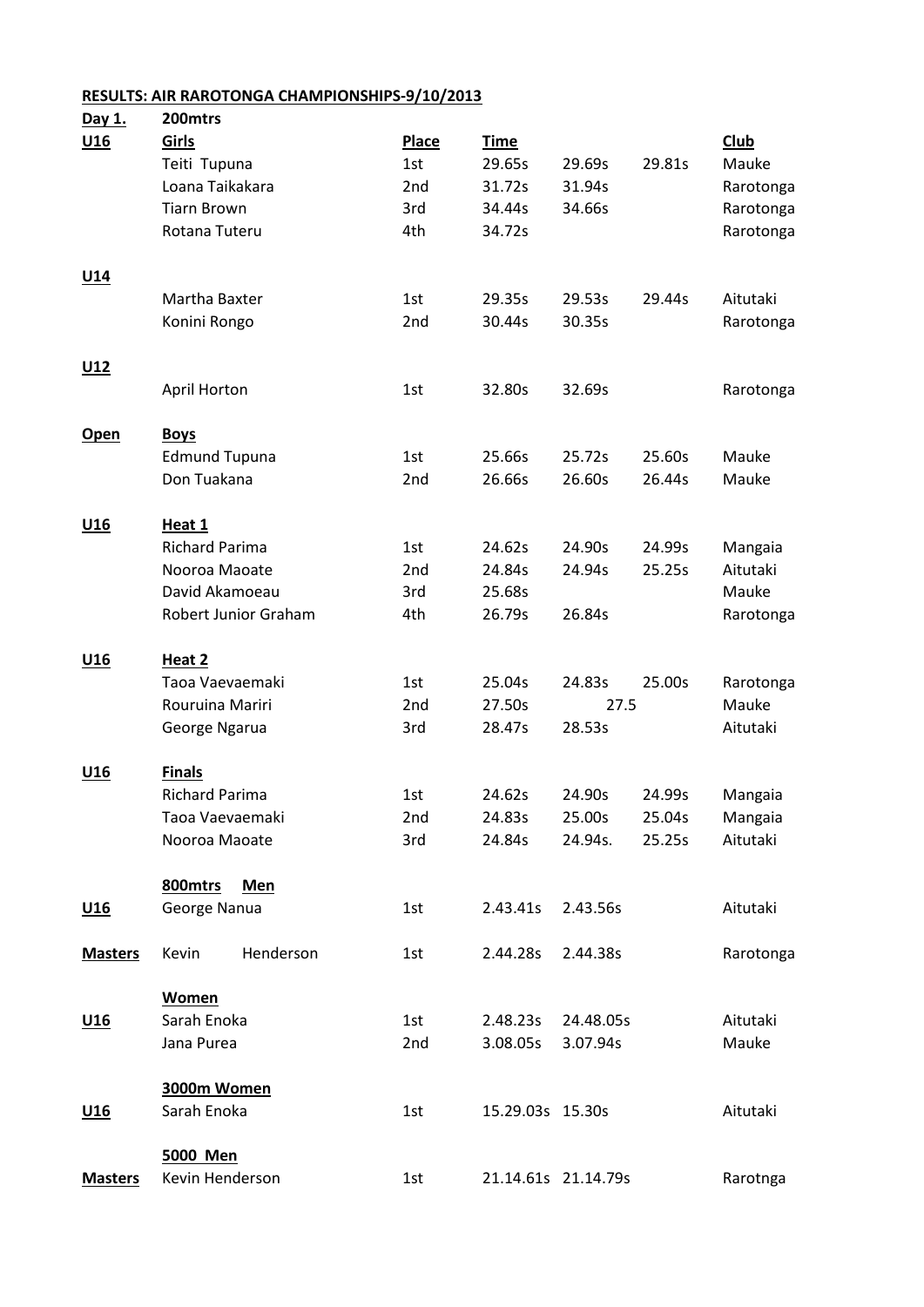|                 | Long Jump Women             |                 |        |           |
|-----------------|-----------------------------|-----------------|--------|-----------|
| <u>U12</u>      | April Horton                | 1st             | 3.60m  | Rarotonga |
| U <sub>16</sub> | <b>Tatiana Shewin</b>       | 1st             | 4.09m  | Aitutaki  |
|                 | Rotana Tuteru               | 2nd             | 3.50m  | Rarotonga |
| <b>Open</b>     | Teiti Tupuna                | 1st             | 4.73m  | Mauke     |
|                 | Eteta Tuteru                | 2nd             | 3.43m  | Rarotonga |
|                 | Men                         |                 |        |           |
| U <sub>14</sub> | Nia Arioka                  | 1st             | 4.38m  | Rarotonga |
|                 | Rouruina Mariri             | 2 <sub>nd</sub> | 4.12m  | Mauke     |
|                 | Owen Matapo                 | 3rd             | 3.98m  | Mauke     |
|                 | Darryl Ngaoire              | 4th             | 3.91'm | Mauke     |
| U <sub>16</sub> | <b>Robert Junior Graham</b> | 1st             | 5.03m  | Rarotonga |
|                 | Nooroa Maoate               | 2nd             | 4,93m  | Aitutaki  |
| U <sub>18</sub> | David Akamoeau              | 1st             | 4.94m  | Mauke     |
|                 | <b>Edmund Tupuna</b>        | 2nd             | 4.70m  | Mauke     |
| U <sub>20</sub> | Junior George               | 1st             | 5.30m  | Mangaia   |
| <b>Open</b>     | Turuariki Baxter            | 1st             | 5.77m  | Aitutaki  |
|                 | Ruruia David                | 2 <sub>nd</sub> | 4.49m  | Aitutaki  |
|                 | Discus Women                |                 |        |           |
| U <sub>16</sub> | Jane Tapoki                 | 1st             | 25.35m | Mauke     |
|                 | <b>Tatiana Sherwin</b>      | 2 <sub>nd</sub> | 22.45m | Aitutaki  |
|                 | Rotana Tuteru               | 3rd             | 19.33m | Rarotonga |
|                 | <b>Discus Men</b>           |                 |        |           |
| U <sub>16</sub> | James Harry                 | 1st             | 33.51m | Mangaia   |
|                 | Robert Graham Junior        | 2nd             | 24.63m | Rarotonga |
|                 | Darryl Ngaoire              | 3rd             | 24.23m | Mauke     |
|                 | Owen Matapo                 | 4th             | 21.50m | Mauke     |
|                 | Rouruina Maariri            | 5th             | 20.71m | Mauke     |
|                 | Tearetoa Tupuna             | 6th             | 19,59m | Mauke     |
| U <sub>18</sub> | Paul Harry                  | 1st             | 30.01m | Mangaia   |
|                 | Joseph Taripo               | 2 <sub>nd</sub> | 28.84m | Mauke     |
|                 | <b>Edmund Tupuna</b>        | 3rd             | 25.47m | Mauke     |
|                 | David Akamoeau              | 4th             | 21.86m | Mauke     |
| U20             | Jamaine Ioane               | 1st             | 32.20m | Aitutaki  |
|                 | Junior George               | 2nd             | 23.26m | Mangaia   |
| Open            | Ruruia David                | 1st             | 20.69m | Aitutaki  |
|                 | Tuariki Baxter              | 2nd             | 20.24m | Aitutaki  |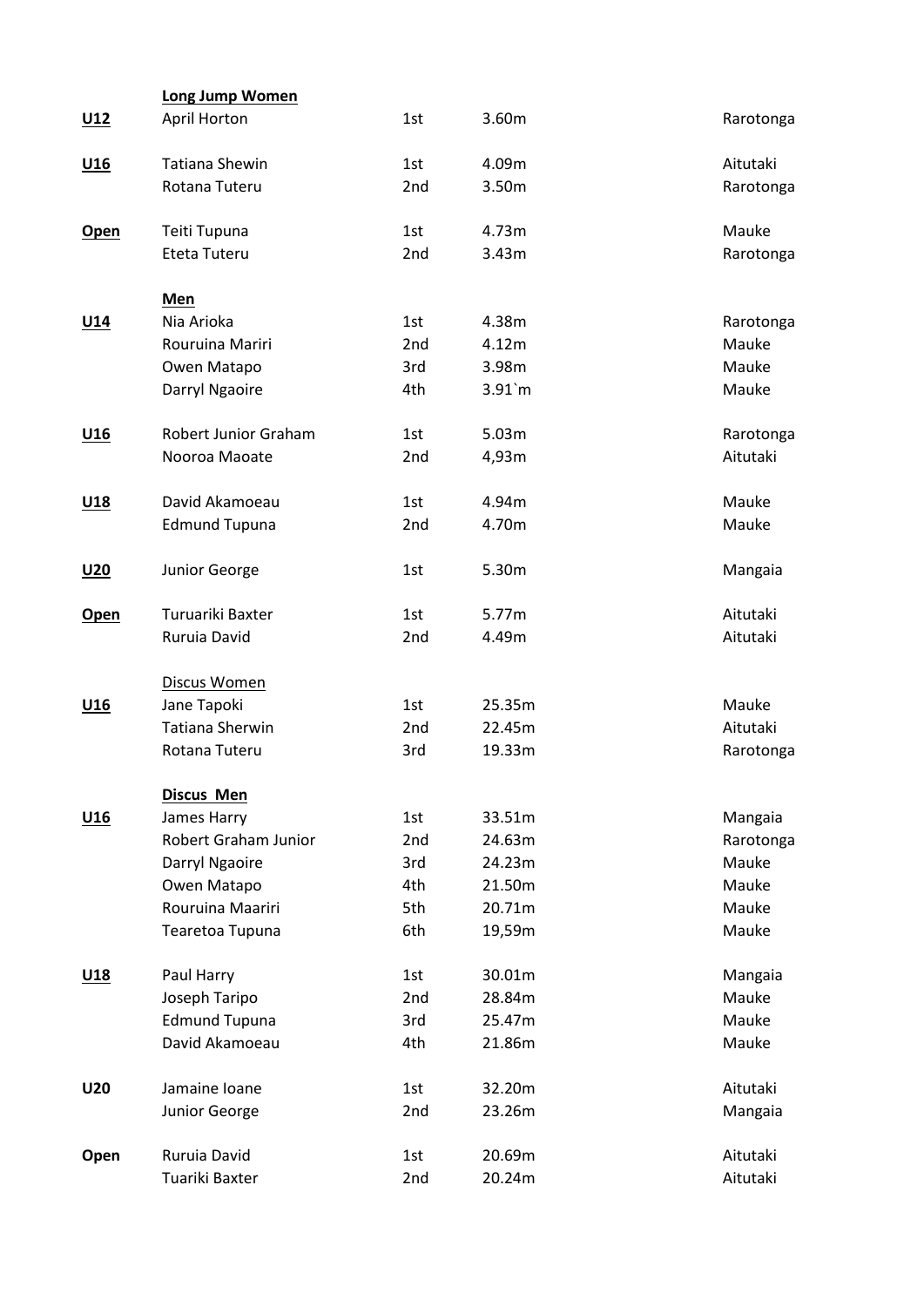|                | Women                  |                 |        |           |
|----------------|------------------------|-----------------|--------|-----------|
| Open           | Tereapii Tpoki         | 1st             | 40.12m | Mauke     |
|                |                        |                 |        |           |
|                | Men                    |                 |        |           |
| <b>Masters</b> | Robert Graham          | 1st             | 21.88m | Rarotonga |
|                |                        |                 |        |           |
|                | Shot put<br>Women      |                 |        |           |
| U14            | Tekonini Rongo         | 1st             | 6.80m  | Rarotonga |
| U16            | <b>Tatiana Sherwin</b> | 1st             | 8.39m  | Aitutaki  |
|                | Jane Tapoki            | 2nd             | 7.89m  | Mauke     |
|                | Rotana Tuteru          | 3rd             | 6.92m  | Rarotonga |
|                |                        |                 |        |           |
|                | Javelin<br>Women       |                 |        |           |
| U14            | Tekonini Rongo         | 1st             | 14.50m | Rarotnga  |
|                | Amber Mateariki        | 2 <sub>nd</sub> | 13.30m | Mauke     |
|                |                        |                 |        |           |
| U16            | <b>Tatiana Sherwin</b> | 1st             | 25.96m | Aitutaki  |
|                | Jane Tapoki            | 2 <sub>nd</sub> | 17.50m | Mauke     |
|                | Rotana Tuteru          | 3rd             | 11.91m | Rarotonga |
|                |                        |                 |        |           |
| Open           | Eteta Tuteru           | 1st             | 15.15m | Rarotonga |
|                | <b>Javelin Men</b>     |                 |        |           |
| U16            | Robert Graham Junior   | 1st             | 32.98m | Rarotonga |
|                | James Harry            | 2nd             | 32.41m | Mangaia   |
|                | Taoa Vaevaemaki        | 3rd             | 30.49m | Rarotonga |
|                |                        |                 |        |           |
| U18            | Joseph Taripo          | 1st             | 29.01m | Mauke     |
|                | Maire Taripo           | 2nd             | 28.30m | Mauke     |
|                | David Akamoeau         | 3rd             | 24.91m | Mauke     |
|                |                        |                 |        |           |
| <b>U20</b>     | Junior George          | 1st             | 33.30m | Mangaia   |
|                | Jermaine Ioane         | 2nd             | 29.30m | Aitutaki  |
|                |                        |                 |        |           |
| Open           | Tupuna Aberahama       | 1st             | 41.60m | Mauke     |
|                | Ruruia David           | 2nd             | 31.62m | Aitutaki  |
|                | Shot put<br>Men        |                 |        |           |
| U14            | Taoa Vaevaepare        | 1st             | 12.20m | Rarotonga |
|                | Rouruina Mariri        | 2nd             | 10.05m | Mauke     |
|                | Darryl Ngaoire         | 3rd             | 9.24m  | Mauke     |
|                |                        |                 |        |           |
| U16            | James Harry            | 1st             | 12.30m | Mangaia   |
|                | Joseph Taripo          | 2 <sub>nd</sub> | 11.69m | Mauke     |
|                | Robert Graham Junior   | 3rd             | 9.54m  | Rarotonga |
|                |                        |                 |        |           |
| U18            | Paul Harry             | 1st             | 10.54m | Mangaia   |
|                | Maire Taripo           | 2nd             | 9.91m  | Mauke     |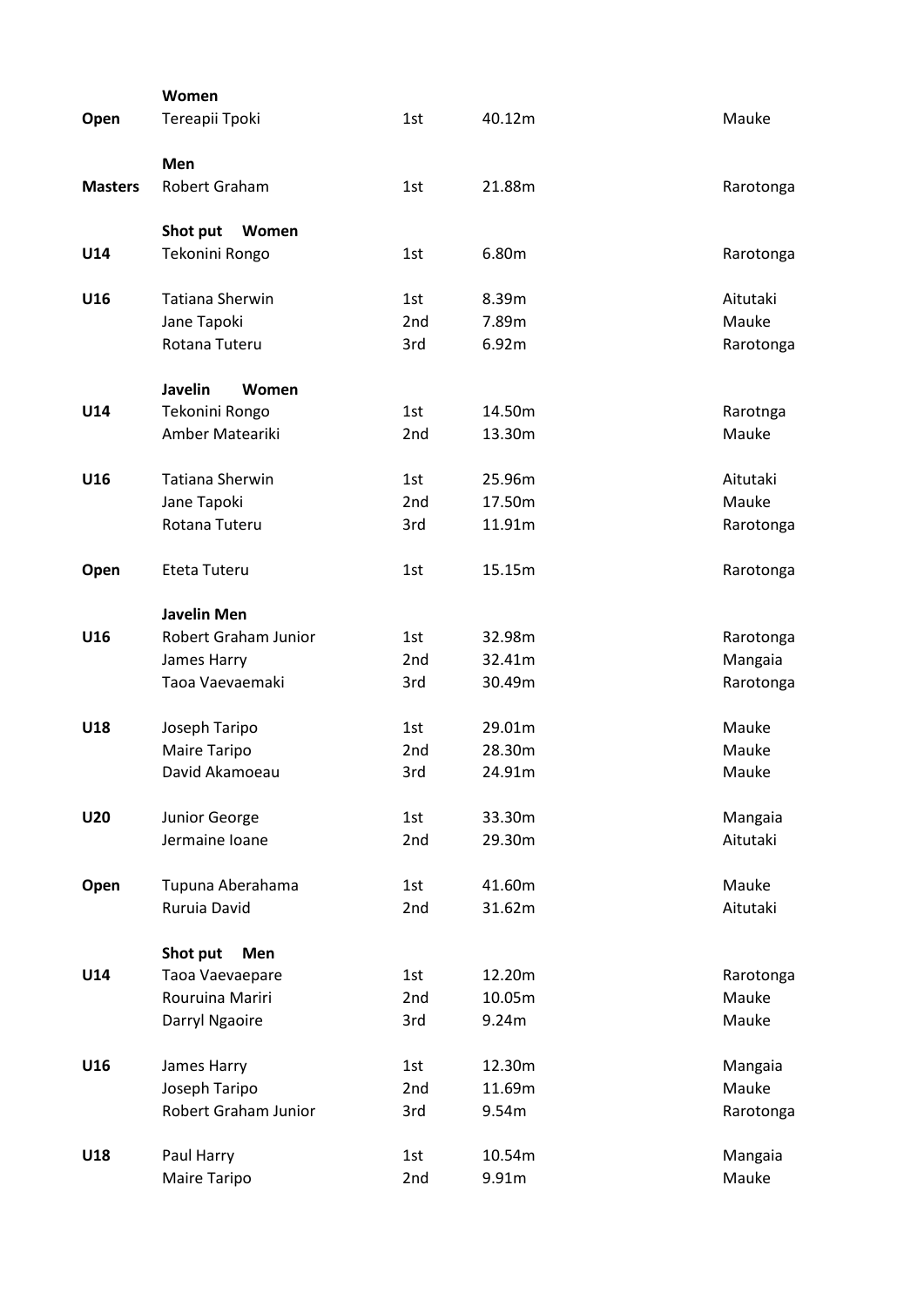| Open       | Jermaine Ioane<br>Tupuna Aberahama<br>Ruruia David |     | 1st<br>2nd<br>3rd | 10.73m<br>8.98m<br>7.85m |           |        | Aitutaki<br>Mauke<br>Aitutaki |
|------------|----------------------------------------------------|-----|-------------------|--------------------------|-----------|--------|-------------------------------|
|            | 100 MTRS Men                                       |     |                   |                          |           |        |                               |
| U14        | Nia Arioka                                         |     | 1st               | 12.74s                   | 12.72s    | 12.47s | Rarotonga                     |
|            | Rouruina Mariri                                    |     | 2nd               | 12.72s                   | 13.08s    |        | Mauke                         |
|            | Owen Matapo                                        |     | 3rd               | 13.76s                   | 13.40s    |        | Mauke                         |
| U16        | Taoa Vaevaemaki                                    |     | 1st               | 12.16s                   | 12.30s    | 12.32s | Rarotonga                     |
|            | Nooroa Maoate                                      |     | 2nd               | 12.30s                   | 12.32s    |        | Aitutaki                      |
|            | Robert Graham junior                               |     | 3rd               | 12.69s                   | 12.84s    | 12.84s | Rarotonga                     |
| U18        | <b>Edmund Tupuna</b>                               | 1st | 11.60s            | 11.65s                   | Mauke     |        |                               |
| <b>U20</b> | David Akamoeau                                     | 1st | 11.85s            | 12.31s                   | Mauke     |        |                               |
|            | Joseph Taripo                                      | 2nd | 13.28s            |                          | Mauke     |        |                               |
| Open       | Tuariki Baxter                                     | 1st | 11.23s            | 11.41s                   | Aitutaki  |        |                               |
|            | junior George                                      | 2nd | 12.19s            | 12.78s                   | Mangaia   |        |                               |
|            | Ruruia David                                       | 1st | 14.94s            |                          | Aitutaki  |        |                               |
|            | 100mtrs Women                                      |     |                   |                          |           |        |                               |
| U12.       | Ambroshia Mateariki 1st                            |     | 14.89s            | 14.97s                   | Mauke     |        |                               |
|            | April Horton                                       | 2nd | 15.32s            | 15.37s                   | Rarotonga |        |                               |
| U14        | Martha Baxter                                      | 1st | 14.10s            | 14.19s                   | Aitutaki  |        |                               |
|            | Tekonini Rongo                                     | 2nd | 14.91s            |                          | Rarotonga |        |                               |
| U16        | Teiti Tupuna                                       | 1st | 13.97s            | 13.84s                   | Mauke     |        |                               |
|            | <b>Memory Taripo</b>                               | 2nd | 13.85s            | 14.25s                   | Rarotonga |        |                               |
|            | Rotana Tuteru                                      | 3rd | 14.63s            | 14.61s                   | Rarotonga |        |                               |
|            | Loana Taikakara                                    | 4th | 14.59s            |                          | Rarotonga |        |                               |
|            | 400mtrs Men                                        |     |                   |                          |           |        |                               |
| U14        | Nia Arioka                                         | 1st | 66.22s            | 66.12s                   | Rarotonga |        |                               |
|            | Rouruina Mariri                                    | 2nd | 66.47s            | 66.227s                  | Mauke     |        |                               |
| U16        | Nooroa Maoate                                      | 1st | 57.26s            | 57.27s                   | Aitutaki  |        |                               |
|            | <b>Richard Parima</b>                              | 2nd | 57.91s            | 57.76s                   | Rarotonga |        |                               |
|            | George Nanua                                       | 3rd | 64.12s            | 64.03s                   | Aitutaki  |        |                               |
| U18        | David Akamoeau                                     | 1st | 64.44s            | 64.47s                   | Mauke     |        |                               |
| U20        | Junior George                                      | 1st | 57.90s            | 57.65s                   | Mangaia   |        |                               |
|            | 400mtrs Women                                      |     |                   |                          |           |        |                               |
| U12        | Ambroshia                                          | 1st | 76.44s            | 76.56s                   | Mauke     |        |                               |
| U14        | Martha Baxter                                      | 1st | 74.15s            | 74.16s                   | Aitutaki  |        |                               |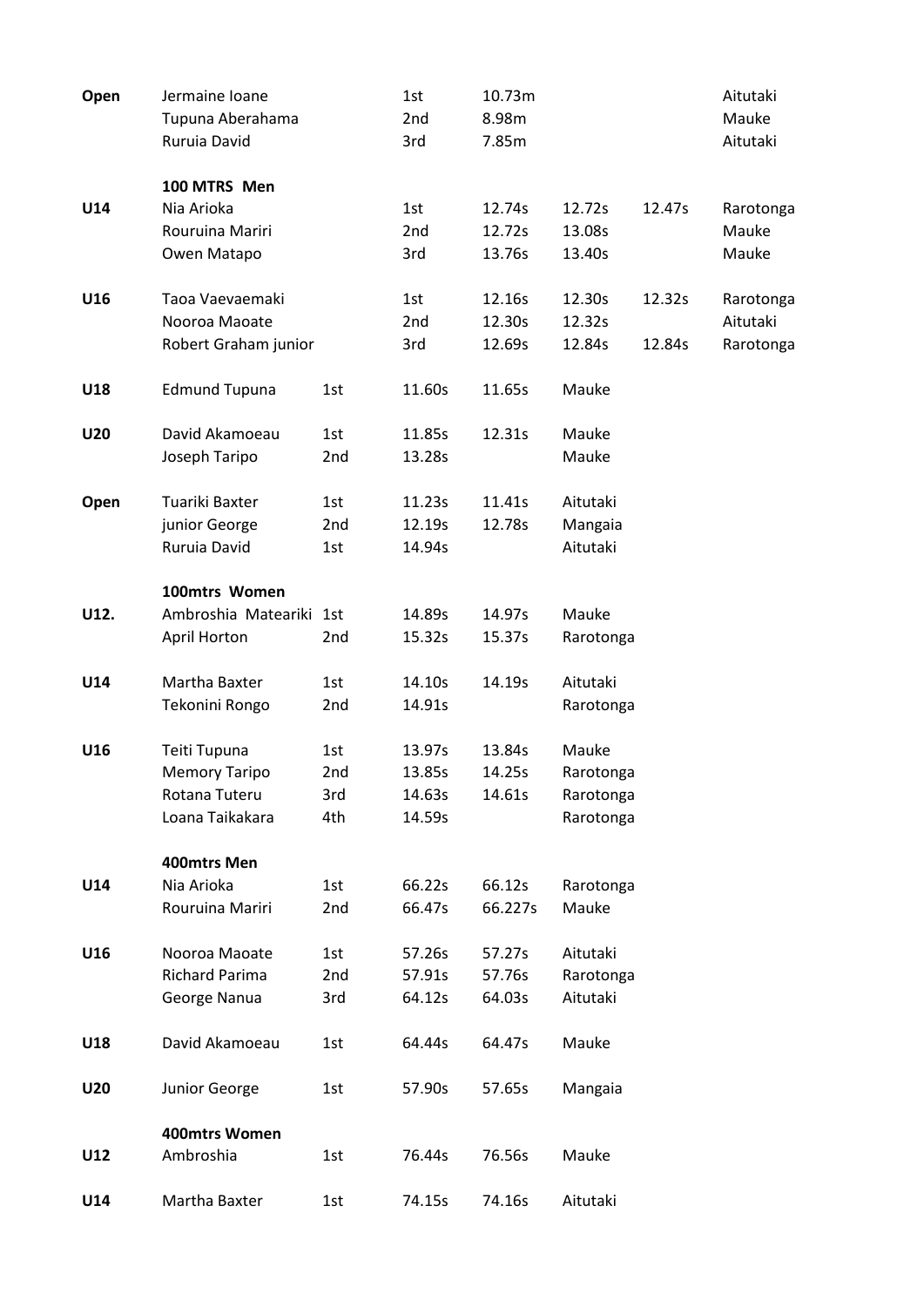|     | Tekonini Rongo | 2nd | 75.25s | 75.15s | Rarotonga |
|-----|----------------|-----|--------|--------|-----------|
| U16 | Sarah Enoka    | 1st | 72.25s | 72.37s | Aitutaki  |

**4x100 Relay Women**

| 1st | Mauke           | 60.01s | Ambrosia Mateariki, Jane Tararo, Rotana Tuteru, Amber Mateariki. |
|-----|-----------------|--------|------------------------------------------------------------------|
| 2nd | Aitutaki        | 64.53s | Sarah Enoka, Tatiana Sherwin, Mere Baxter, Martha Baxter.        |
| 3rd | Nukutere 64.58s |        | Lydia, Tekonini, Loana, Shontell.                                |

## **4x100Relay men**

| 1st | Rarotonga | 48.66s | Richard Parima, Robert Graham Junior, Taoa Vaevaemaki,        |
|-----|-----------|--------|---------------------------------------------------------------|
| 2nd | Aitutaki  | 49.34s | Ruruia David, Turuariki Baxter, George Nanua, Nooroa Ma       |
| 3rd | Mauke     |        | 49.91 Edmund Tupuna, Rouruina Mariri, David Akamoeau, Nia Ari |